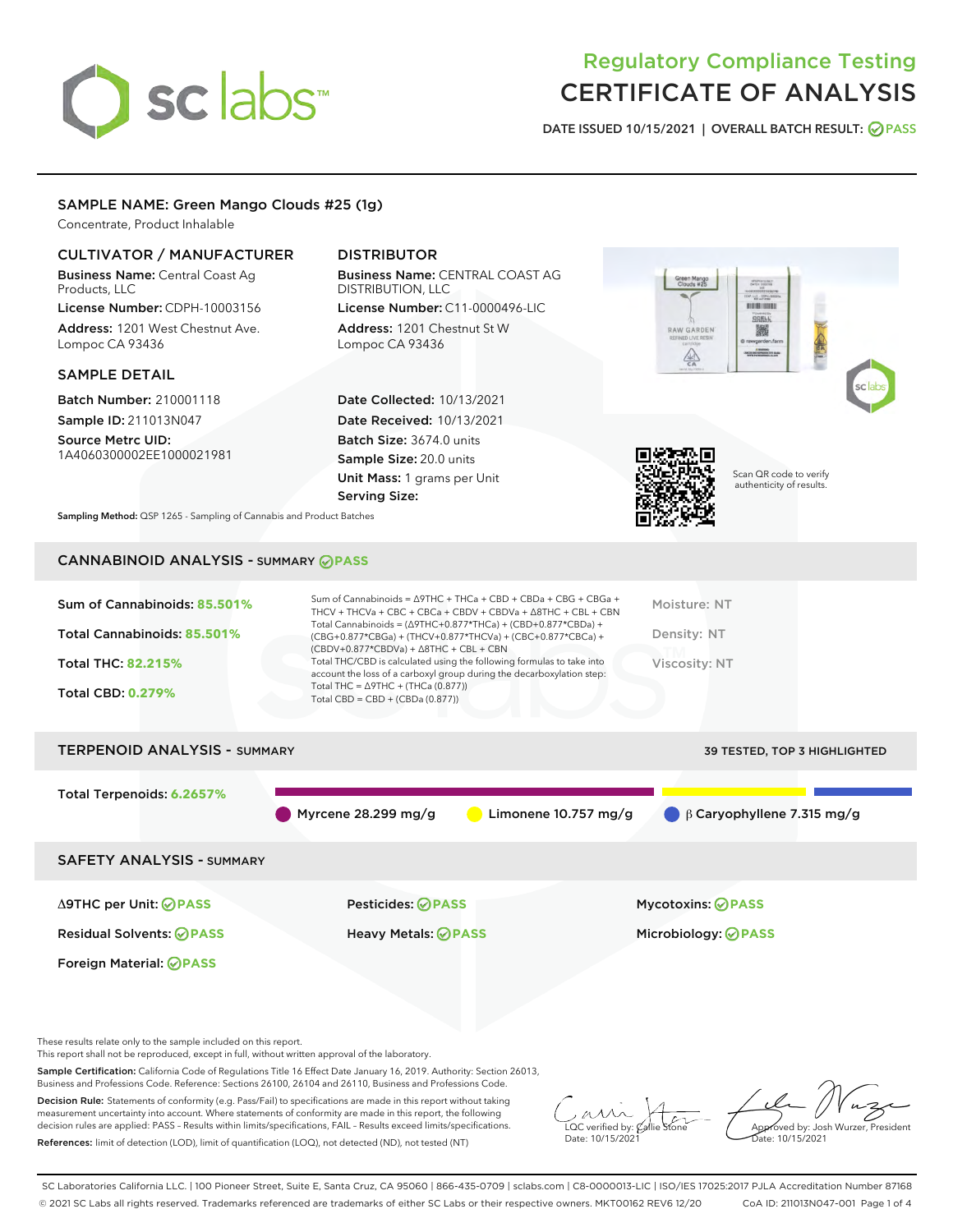



GREEN MANGO CLOUDS #25 (1G) | DATE ISSUED 10/15/2021 | OVERALL BATCH RESULT: @ PASS

#### CANNABINOID TEST RESULTS - 10/15/2021 2 PASS

Tested by high-performance liquid chromatography with diode-array detection (HPLC-DAD). **Method:** QSP 1157 - Analysis of Cannabinoids by HPLC-DAD

#### TOTAL CANNABINOIDS: **85.501%**

Total Cannabinoids (Total THC) + (Total CBD) + (Total CBG) + (Total THCV) + (Total CBC) + (Total CBDV) + ∆8THC + CBL + CBN

TOTAL THC: **82.215%** Total THC (∆9THC+0.877\*THCa)

TOTAL CBD: **0.279%**

Total CBD (CBD+0.877\*CBDa)

TOTAL CBG: 1.587% Total CBG (CBG+0.877\*CBGa)

TOTAL THCV: 0.53% Total THCV (THCV+0.877\*THCVa)

TOTAL CBC: ND Total CBC (CBC+0.877\*CBCa)

TOTAL CBDV: ND Total CBDV (CBDV+0.877\*CBDVa)

| <b>COMPOUND</b>            | LOD/LOQ<br>(mg/g) | <b>MEASUREMENT</b><br><b>UNCERTAINTY</b><br>mg/g | <b>RESULT</b><br>(mg/g) | <b>RESULT</b><br>(%) |
|----------------------------|-------------------|--------------------------------------------------|-------------------------|----------------------|
| <b>A9THC</b>               | 0.06 / 0.26       | ±28.282                                          | 822.15                  | 82.215               |
| <b>CBG</b>                 | 0.06/0.19         | ±0.625                                           | 15.87                   | 1.587                |
| <b>CBN</b>                 | 0.1 / 0.3         | ±0.40                                            | 6.2                     | 0.62                 |
| <b>THCV</b>                | 0.1/0.2           | ±0.26                                            | 5.3                     | 0.53                 |
| <b>CBD</b>                 | 0.07/0.29         | ±0.129                                           | 2.79                    | 0.279                |
| $\triangle$ 8THC           | 0.1 / 0.4         | $\pm 0.22$                                       | 2.7                     | 0.27                 |
| <b>THCa</b>                | 0.05/0.14         | N/A                                              | <b>ND</b>               | <b>ND</b>            |
| <b>THCVa</b>               | 0.07/0.20         | N/A                                              | <b>ND</b>               | <b>ND</b>            |
| <b>CBDa</b>                | 0.02/0.19         | N/A                                              | <b>ND</b>               | <b>ND</b>            |
| <b>CBDV</b>                | 0.04/0.15         | N/A                                              | <b>ND</b>               | <b>ND</b>            |
| <b>CBDVa</b>               | 0.03/0.53         | N/A                                              | <b>ND</b>               | <b>ND</b>            |
| <b>CBGa</b>                | 0.1/0.2           | N/A                                              | <b>ND</b>               | <b>ND</b>            |
| <b>CBL</b>                 | 0.06 / 0.24       | N/A                                              | <b>ND</b>               | <b>ND</b>            |
| <b>CBC</b>                 | 0.2 / 0.5         | N/A                                              | <b>ND</b>               | <b>ND</b>            |
| <b>CBCa</b>                | 0.07/0.28         | N/A                                              | <b>ND</b>               | <b>ND</b>            |
| <b>SUM OF CANNABINOIDS</b> |                   |                                                  | 855.01 mg/g             | 85.501%              |

#### **UNIT MASS: 1 grams per Unit**

| ∆9THC per Unit                        | 1120 per-package limit     | 822.15 mg/unit<br><b>PASS</b> |
|---------------------------------------|----------------------------|-------------------------------|
| <b>Total THC per Unit</b>             |                            | 822.15 mg/unit                |
| <b>CBD per Unit</b>                   |                            | $2.79$ mg/unit                |
| <b>Total CBD per Unit</b>             |                            | 2.79 mg/unit                  |
| Sum of Cannabinoids<br>per Unit       |                            | 855.01 mg/unit                |
| <b>Total Cannabinoids</b><br>per Unit |                            | 855.01 mg/unit                |
| <b>MOISTURE TEST RESULT</b>           | <b>DENSITY TEST RESULT</b> | <b>VISCOSITY TEST RESULT</b>  |

Not Tested

Not Tested

Not Tested

#### TERPENOID TEST RESULTS - 10/15/2021

Terpene analysis utilizing gas chromatography-flame ionization detection (GC-FID). **Method:** QSP 1192 - Analysis of Terpenoids by GC-FID

| <b>COMPOUND</b>         | LOD/LOQ<br>(mg/g) | <b>MEASUREMENT</b><br><b>UNCERTAINTY</b><br>mg/g | <b>RESULT</b><br>(mg/g)                         | <b>RESULT</b><br>$(\%)$ |
|-------------------------|-------------------|--------------------------------------------------|-------------------------------------------------|-------------------------|
| <b>Myrcene</b>          | 0.008 / 0.025     | ±0.3651                                          | 28.299                                          | 2.8299                  |
| Limonene                | 0.005 / 0.016     | ±0.1538                                          | 10.757                                          | 1.0757                  |
| $\upbeta$ Caryophyllene | 0.004 / 0.012     | ±0.2604                                          | 7.315                                           | 0.7315                  |
| Linalool                | 0.009 / 0.032     | ±0.1013                                          | 2.667                                           | 0.2667                  |
| $\alpha$ Pinene         | 0.005 / 0.017     | ±0.0225                                          | 2.618                                           | 0.2618                  |
| Ocimene                 | 0.011 / 0.038     | ±0.0757                                          | 2.358                                           | 0.2358                  |
| $\beta$ Pinene          | 0.004 / 0.014     | ±0.0266                                          | 2.312                                           | 0.2312                  |
| $\alpha$ Humulene       | 0.009/0.029       | ±0.0604                                          | 1.883                                           | 0.1883                  |
| Terpinolene             | 0.008 / 0.026     | ±0.0240                                          | 1.171                                           | 0.1171                  |
| Fenchol                 | 0.010 / 0.034     | ±0.0335                                          | 0.865                                           | 0.0865                  |
| trans-β-Farnesene       | 0.008 / 0.025     | ±0.0226                                          | 0.636                                           | 0.0636                  |
| Terpineol               | 0.016 / 0.055     | ±0.0363                                          | 0.591                                           | 0.0591                  |
| Caryophyllene<br>Oxide  | 0.010 / 0.033     | ±0.0120                                          | 0.260                                           | 0.0260                  |
| Camphene                | 0.005 / 0.015     | ±0.0026                                          | 0.230                                           | 0.0230                  |
| <b>Borneol</b>          | 0.005 / 0.016     | ±0.0081                                          | 0.193                                           | 0.0193                  |
| <b>Nerolidol</b>        | 0.009 / 0.028     | ±0.0055                                          | 0.088                                           | 0.0088                  |
| Fenchone                | 0.009 / 0.028     | ±0.0024                                          | 0.083                                           | 0.0083                  |
| $\alpha$ Bisabolol      | 0.008 / 0.026     | ±0.0027                                          | 0.051                                           | 0.0051                  |
| Geraniol                | 0.002 / 0.007     | ±0.0021                                          | 0.047                                           | 0.0047                  |
| 3 Carene                | 0.005 / 0.018     | ±0.0006                                          | 0.041                                           | 0.0041                  |
| $\alpha$ Phellandrene   | 0.006 / 0.020     | ±0.0005                                          | 0.039                                           | 0.0039                  |
| Citronellol             | 0.003 / 0.010     | ±0.0019                                          | 0.039                                           | 0.0039                  |
| p-Cymene                | 0.005 / 0.016     | ±0.0008                                          | 0.031                                           | 0.0031                  |
| $\gamma$ Terpinene      | 0.006 / 0.018     | ±0.0005                                          | 0.028                                           | 0.0028                  |
| Nerol                   | 0.003 / 0.011     | ±0.0012                                          | 0.028                                           | 0.0028                  |
| $\alpha$ Terpinene      | 0.005 / 0.017     | ±0.0004                                          | 0.027                                           | 0.0027                  |
| Sabinene Hydrate        | 0.006 / 0.022     | N/A                                              | <loq< th=""><th><loq< th=""></loq<></th></loq<> | <loq< th=""></loq<>     |
| Sabinene                | 0.004 / 0.014     | N/A                                              | ND                                              | <b>ND</b>               |
| Eucalyptol              | 0.006 / 0.018     | N/A                                              | <b>ND</b>                                       | <b>ND</b>               |
| (-)-Isopulegol          | 0.005 / 0.016     | N/A                                              | <b>ND</b>                                       | <b>ND</b>               |
| Camphor                 | 0.006 / 0.019     | N/A                                              | ND                                              | ND                      |
| Isoborneol              | 0.004 / 0.012     | N/A                                              | ND                                              | <b>ND</b>               |
| Menthol                 | 0.008 / 0.025     | N/A                                              | <b>ND</b>                                       | <b>ND</b>               |
| R-(+)-Pulegone          | 0.003 / 0.011     | N/A                                              | ND                                              | ND                      |
| <b>Geranyl Acetate</b>  | 0.004 / 0.014     | N/A                                              | ND                                              | ND                      |
| $\alpha$ Cedrene        | 0.005 / 0.016     | N/A                                              | <b>ND</b>                                       | <b>ND</b>               |
| Valencene               | 0.009 / 0.030     | N/A                                              | ND                                              | ND                      |
| Guaiol                  | 0.009 / 0.030     | N/A                                              | ND                                              | ND                      |
| Cedrol                  | 0.008 / 0.027     | N/A                                              | <b>ND</b>                                       | <b>ND</b>               |
| <b>TOTAL TERPENOIDS</b> |                   |                                                  | 62.657 mg/g                                     | 6.2657%                 |

SC Laboratories California LLC. | 100 Pioneer Street, Suite E, Santa Cruz, CA 95060 | 866-435-0709 | sclabs.com | C8-0000013-LIC | ISO/IES 17025:2017 PJLA Accreditation Number 87168 © 2021 SC Labs all rights reserved. Trademarks referenced are trademarks of either SC Labs or their respective owners. MKT00162 REV6 12/20 CoA ID: 211013N047-001 Page 2 of 4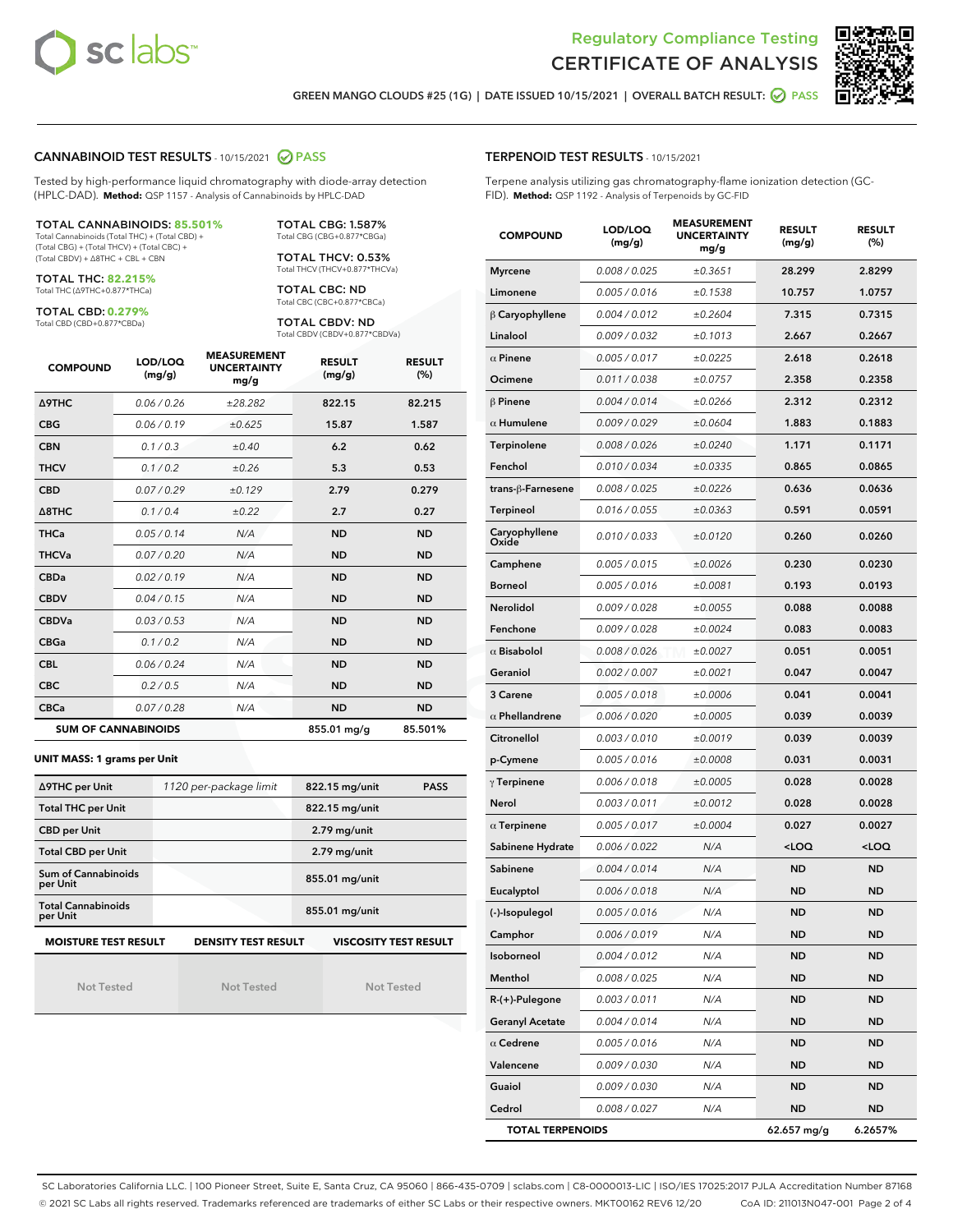



GREEN MANGO CLOUDS #25 (1G) | DATE ISSUED 10/15/2021 | OVERALL BATCH RESULT: @ PASS

## CATEGORY 1 PESTICIDE TEST RESULTS - 10/14/2021 2 PASS

Pesticide and plant growth regulator analysis utilizing high-performance liquid chromatography-mass spectrometry (HPLC-MS) or gas chromatography-mass spectrometry (GC-MS). \*GC-MS utilized where indicated. **Method:** QSP 1212 - Analysis of Pesticides and Mycotoxins by LC-MS or QSP 1213 - Analysis of Pesticides by GC-MS

| <b>COMPOUND</b>             | LOD/LOQ<br>$(\mu g/g)$ | <b>ACTION</b><br><b>LIMIT</b><br>$(\mu q/q)$ | <b>MEASUREMENT</b><br><b>UNCERTAINTY</b><br>$\mu$ g/g | <b>RESULT</b><br>$(\mu g/g)$ | <b>RESULT</b> |
|-----------------------------|------------------------|----------------------------------------------|-------------------------------------------------------|------------------------------|---------------|
| Aldicarb                    | 0.03 / 0.08            | $\ge$ LOD                                    | N/A                                                   | <b>ND</b>                    | <b>PASS</b>   |
| Carbofuran                  | 0.02 / 0.05            | $\geq$ LOD                                   | N/A                                                   | <b>ND</b>                    | <b>PASS</b>   |
| Chlordane*                  | 0.03 / 0.08            | $\ge$ LOD                                    | N/A                                                   | <b>ND</b>                    | <b>PASS</b>   |
| Chlorfenapyr*               | 0.03/0.10              | $\geq$ LOD                                   | N/A                                                   | <b>ND</b>                    | <b>PASS</b>   |
| Chlorpyrifos                | 0.02 / 0.06            | $\ge$ LOD                                    | N/A                                                   | <b>ND</b>                    | <b>PASS</b>   |
| Coumaphos                   | 0.02 / 0.07            | $\ge$ LOD                                    | N/A                                                   | <b>ND</b>                    | <b>PASS</b>   |
| Daminozide                  | 0.02 / 0.07            | $\ge$ LOD                                    | N/A                                                   | <b>ND</b>                    | <b>PASS</b>   |
| <b>DDVP</b><br>(Dichlorvos) | 0.03/0.09              | $\ge$ LOD                                    | N/A                                                   | <b>ND</b>                    | <b>PASS</b>   |
| Dimethoate                  | 0.03 / 0.08            | $\ge$ LOD                                    | N/A                                                   | <b>ND</b>                    | <b>PASS</b>   |
| Ethoprop(hos)               | 0.03/0.10              | $\ge$ LOD                                    | N/A                                                   | <b>ND</b>                    | <b>PASS</b>   |
| Etofenprox                  | 0.02/0.06              | $>$ LOD                                      | N/A                                                   | <b>ND</b>                    | <b>PASS</b>   |
| Fenoxycarb                  | 0.03 / 0.08            | $\ge$ LOD                                    | N/A                                                   | <b>ND</b>                    | <b>PASS</b>   |
| Fipronil                    | 0.03/0.08              | $>$ LOD                                      | N/A                                                   | <b>ND</b>                    | <b>PASS</b>   |
| Imazalil                    | 0.02 / 0.06            | $\ge$ LOD                                    | N/A                                                   | <b>ND</b>                    | <b>PASS</b>   |
| Methiocarb                  | 0.02 / 0.07            | $\ge$ LOD                                    | N/A                                                   | <b>ND</b>                    | <b>PASS</b>   |
| Methyl<br>parathion         | 0.03/0.10              | $>$ LOD                                      | N/A                                                   | <b>ND</b>                    | <b>PASS</b>   |
| <b>Mevinphos</b>            | 0.03/0.09              | $>$ LOD                                      | N/A                                                   | <b>ND</b>                    | <b>PASS</b>   |
| Paclobutrazol               | 0.02 / 0.05            | $>$ LOD                                      | N/A                                                   | <b>ND</b>                    | <b>PASS</b>   |
| Propoxur                    | 0.03/0.09              | $\ge$ LOD                                    | N/A                                                   | <b>ND</b>                    | <b>PASS</b>   |
| Spiroxamine                 | 0.03 / 0.08            | $\ge$ LOD                                    | N/A                                                   | <b>ND</b>                    | <b>PASS</b>   |
| Thiacloprid                 | 0.03/0.10              | $\ge$ LOD                                    | N/A                                                   | <b>ND</b>                    | <b>PASS</b>   |

#### CATEGORY 2 PESTICIDE TEST RESULTS - 10/14/2021 @ PASS

| <b>COMPOUND</b>          | LOD/LOQ<br>$(\mu g/g)$ | <b>ACTION</b><br><b>LIMIT</b><br>$(\mu g/g)$ | <b>MEASUREMENT</b><br><b>UNCERTAINTY</b><br>µg/g | <b>RESULT</b><br>$(\mu g/g)$ | <b>RESULT</b> |
|--------------------------|------------------------|----------------------------------------------|--------------------------------------------------|------------------------------|---------------|
| Abamectin                | 0.03/0.10              | 0.1                                          | N/A                                              | <b>ND</b>                    | <b>PASS</b>   |
| Acephate                 | 0.02/0.07              | 0.1                                          | N/A                                              | <b>ND</b>                    | <b>PASS</b>   |
| Acequinocyl              | 0.02/0.07              | 0.1                                          | N/A                                              | <b>ND</b>                    | <b>PASS</b>   |
| Acetamiprid              | 0.02 / 0.05            | 0.1                                          | N/A                                              | <b>ND</b>                    | <b>PASS</b>   |
| Azoxystrobin             | 0.02/0.07              | 0.1                                          | N/A                                              | <b>ND</b>                    | <b>PASS</b>   |
| <b>Bifenazate</b>        | 0.01/0.04              | 0.1                                          | N/A                                              | <b>ND</b>                    | <b>PASS</b>   |
| <b>Bifenthrin</b>        | 0.02 / 0.05            | 3                                            | N/A                                              | <b>ND</b>                    | <b>PASS</b>   |
| <b>Boscalid</b>          | 0.03/0.09              | 0.1                                          | N/A                                              | <b>ND</b>                    | <b>PASS</b>   |
| Captan                   | 0.19/0.57              | 0.7                                          | N/A                                              | <b>ND</b>                    | <b>PASS</b>   |
| Carbaryl                 | 0.02/0.06              | 0.5                                          | N/A                                              | <b>ND</b>                    | <b>PASS</b>   |
| Chlorantranilip-<br>role | 0.04/0.12              | 10                                           | N/A                                              | <b>ND</b>                    | <b>PASS</b>   |
| Clofentezine             | 0.03/0.09              | 0.1                                          | N/A                                              | <b>ND</b>                    | <b>PASS</b>   |

| <b>CATEGORY 2 PESTICIDE TEST RESULTS</b> - 10/14/2021 continued |  |  |
|-----------------------------------------------------------------|--|--|
|                                                                 |  |  |

| <b>COMPOUND</b>               | LOD/LOQ<br>$(\mu g/g)$ | <b>ACTION</b><br>LIMIT<br>(µg/g) | <b>MEASUREMENT</b><br><b>UNCERTAINTY</b><br>µg/g | <b>RESULT</b><br>$(\mu g/g)$ | <b>RESULT</b> |
|-------------------------------|------------------------|----------------------------------|--------------------------------------------------|------------------------------|---------------|
| Cyfluthrin                    | 0.12 / 0.38            | $\overline{c}$                   | N/A                                              | ND                           | <b>PASS</b>   |
| Cypermethrin                  | 0.11 / 0.32            | 1                                | N/A                                              | <b>ND</b>                    | <b>PASS</b>   |
| Diazinon                      | 0.02 / 0.05            | 0.1                              | N/A                                              | <b>ND</b>                    | <b>PASS</b>   |
| Dimethomorph                  | 0.03 / 0.09            | 2                                | N/A                                              | <b>ND</b>                    | <b>PASS</b>   |
| Etoxazole                     | 0.02 / 0.06            | 0.1                              | N/A                                              | <b>ND</b>                    | <b>PASS</b>   |
| Fenhexamid                    | 0.03 / 0.09            | 0.1                              | N/A                                              | <b>ND</b>                    | <b>PASS</b>   |
| Fenpyroximate                 | 0.02 / 0.06            | 0.1                              | N/A                                              | <b>ND</b>                    | <b>PASS</b>   |
| Flonicamid                    | 0.03 / 0.10            | 0.1                              | N/A                                              | <b>ND</b>                    | <b>PASS</b>   |
| Fludioxonil                   | 0.03/0.10              | 0.1                              | N/A                                              | <b>ND</b>                    | <b>PASS</b>   |
| Hexythiazox                   | 0.02 / 0.07            | 0.1                              | N/A                                              | <b>ND</b>                    | <b>PASS</b>   |
| Imidacloprid                  | 0.04 / 0.11            | 5                                | N/A                                              | <b>ND</b>                    | <b>PASS</b>   |
| Kresoxim-methyl               | 0.02 / 0.07            | 0.1                              | N/A                                              | <b>ND</b>                    | <b>PASS</b>   |
| <b>Malathion</b>              | 0.03 / 0.09            | 0.5                              | N/A                                              | <b>ND</b>                    | <b>PASS</b>   |
| Metalaxyl                     | 0.02 / 0.07            | $\overline{c}$                   | N/A                                              | <b>ND</b>                    | <b>PASS</b>   |
| Methomyl                      | 0.03 / 0.10            | $\mathcal{I}$                    | N/A                                              | <b>ND</b>                    | <b>PASS</b>   |
| Myclobutanil                  | 0.03 / 0.09            | 0.1                              | N/A                                              | <b>ND</b>                    | <b>PASS</b>   |
| Naled                         | 0.02 / 0.07            | 0.1                              | N/A                                              | <b>ND</b>                    | <b>PASS</b>   |
| Oxamyl                        | 0.04 / 0.11            | 0.5                              | N/A                                              | <b>ND</b>                    | <b>PASS</b>   |
| Pentachloronitro-<br>benzene* | 0.03/0.09              | 0.1                              | N/A                                              | <b>ND</b>                    | <b>PASS</b>   |
| Permethrin                    | 0.04 / 0.12            | 0.5                              | N/A                                              | <b>ND</b>                    | <b>PASS</b>   |
| Phosmet                       | 0.03 / 0.10            | 0.1                              | N/A                                              | <b>ND</b>                    | <b>PASS</b>   |
| Piperonylbu-<br>toxide        | 0.02 / 0.07            | 3                                | N/A                                              | <b>ND</b>                    | <b>PASS</b>   |
| Prallethrin                   | 0.03 / 0.08            | 0.1                              | N/A                                              | <b>ND</b>                    | <b>PASS</b>   |
| Propiconazole                 | 0.02 / 0.07            | 0.1                              | N/A                                              | <b>ND</b>                    | <b>PASS</b>   |
| Pyrethrins                    | 0.04 / 0.12            | 0.5                              | N/A                                              | <b>ND</b>                    | <b>PASS</b>   |
| Pyridaben                     | 0.02 / 0.07            | 0.1                              | N/A                                              | <b>ND</b>                    | <b>PASS</b>   |
| Spinetoram                    | 0.02 / 0.07            | 0.1                              | N/A                                              | ND                           | <b>PASS</b>   |
| Spinosad                      | 0.02 / 0.07            | 0.1                              | N/A                                              | <b>ND</b>                    | <b>PASS</b>   |
| Spiromesifen                  | 0.02 / 0.05            | 0.1                              | N/A                                              | <b>ND</b>                    | <b>PASS</b>   |
| Spirotetramat                 | 0.02 / 0.06            | 0.1                              | N/A                                              | <b>ND</b>                    | <b>PASS</b>   |
| Tebuconazole                  | 0.02 / 0.07            | 0.1                              | N/A                                              | ND                           | <b>PASS</b>   |
| Thiamethoxam                  | 0.03 / 0.10            | 5                                | N/A                                              | <b>ND</b>                    | <b>PASS</b>   |
| Trifloxystrobin               | 0.03 / 0.08            | 0.1                              | N/A                                              | <b>ND</b>                    | <b>PASS</b>   |

SC Laboratories California LLC. | 100 Pioneer Street, Suite E, Santa Cruz, CA 95060 | 866-435-0709 | sclabs.com | C8-0000013-LIC | ISO/IES 17025:2017 PJLA Accreditation Number 87168 © 2021 SC Labs all rights reserved. Trademarks referenced are trademarks of either SC Labs or their respective owners. MKT00162 REV6 12/20 CoA ID: 211013N047-001 Page 3 of 4